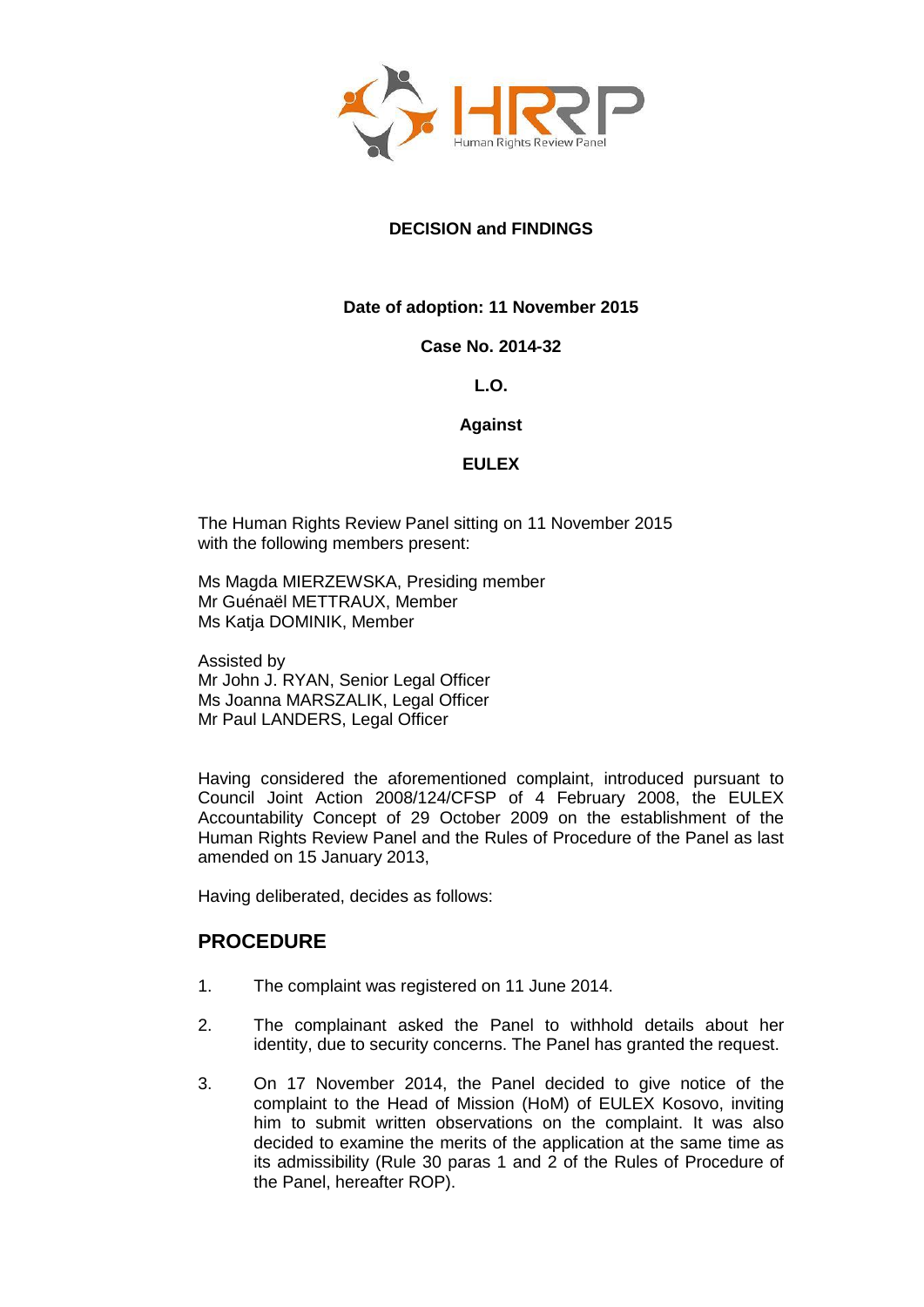- 4. The observations of the HoM were received on 20 March 2015 after which they were communicated to the complainant for her additional observations.
- 5. On 11 May 2015, the complainant sent in her observations, which were sent onwards to the HoM for information.
- 6. On 27 October 2015, in reply to the Panel's request, the HoM submitted additional information in relation to the case. His submissions were forwarded to the complainant for information.

# **FACTS**

# **I. CIRCUMSTANCES OF THE CASE**

- 7. On 29 June 1999, A.A., who was the complainant's husband, called his daughter shortly after 13:00 to inform her that he was on his way home. He never came home and was never heard of since. His whereabouts or the location of his mortal remains is unknown. At the time, A.A. worked as a doctor at the Pristina hospital. He was of Serb ethnicity.
- 8. A.A.'s disappearance was immediately reported to senior officers of the British KFOR, the ICRC, the Red Cross of Serbia, the UNMIK Liaison Office in Belgrade and the governmental authorities of Serbia.
- 9. At the time of the filing of this complaint, A.A. continues to be reported as missing on the website of the International Commission of Missing Persons.
- 10. On 15 April 2009, L.O. lodged a complaint with the Human Rights Advisory Panel (HRAP) of UNMIK. In its decision of 23 April 2013, the HRAP found that there had been a violation of the complainant's rights under Articles 2 and 3 of the European Convention on Human Rights (the Convention). The HRAP found that it was unclear what investigative steps were taken between 1999 and 2002 to establish what happened to A.A. It further found that some investigative activity may have taken place in 2002 and 2004, although no details appeared on file as regard to what those might have been. In relation to investigative steps documented in the case file, the HRAP identified serious shortcomings and found that the activities undertaken appeared "cursory". The HRAP urged EULEX to take all possible steps in order to ensure that the criminal investigation into the disappearance of A.A. should continue in compliance with Article 2 of the Convention.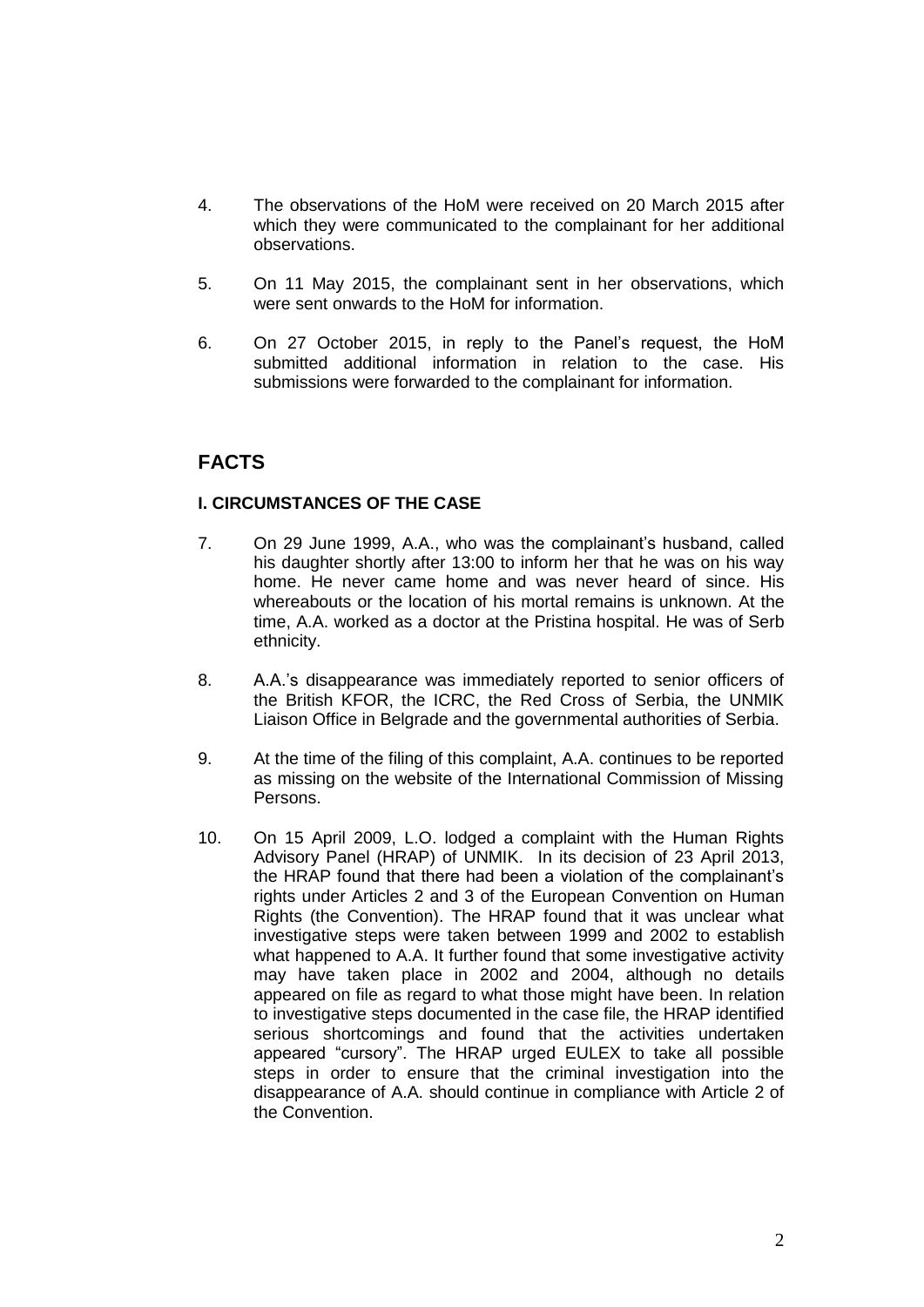- 11. On 9 December 2008, UNMIK's responsibility for police and justice issues in Kosovo ended with EULEX taking over operational responsibilities.
- 12. On 18 June 2013, the UN Special Representative to the Secretary General (SRSG) confirmed that he would continue to urge EULEX and other competent authorities to continue to take all possible steps in order to ensure that the criminal investigation into the disappearance and possible killing of the complainant's relative would continue and the perpetrators brought to justice.
- 13. EULEX said it became aware of the case when the HRAP's decision was forwarded by UNMIK Rule of Law and liaison office on 2 July 2013.
- 14. On 25 July 2013, the Chief EULEX Prosecutor forwarded the case to the EULEX Mobile Team of Prosecutors for preliminary assessment. Some time thereafter, the EULEX War Crime Investigation Unit (WCIU) initiated an investigation into this case.
- 15. In mid-January 2014, the case was assigned to a EULEX Prosecutor, working in a Mobile Team together with a local Prosecutor. The investigative steps included pre-trial interviews, attempts to locate witnesses and a request for Mutual Legal Assistance.
- 16. On 7 April 2014, the complainant sent an email to the Special Prosecution Office of the Republic of Kosovo (SPRK) in which she authorized Ms Jovanka Stojsavljevic-Savic to act on her behalf before EULEX, and enquired whether any records in her case were held and what investigative steps had been conducted.
- 17. On 14 April 2014, the SPRK forwarded the complainant's request to the EULEX Pristina Mobile Team Prosecutor informing her that SPRK held no records of the case and asking Mobile Team for information on the case.
- 18. On 2 May 2014, a Mobile Team EULEX Prosecutor informed the complainant's representative that the injured party could only be represented by a person who was a member of the Bar of Kosovo, so any information on the case could not be disclosed to her as the complainant's representative.
- 19. The complainant replied, referring the Prosecutor to Article 63 par. 3 of the CPC, which provides that the injured party may represent himself or herself and requested records concerning the fate of her husband.
- 20. On 15 May 2014, a EULEX Prosecutor replied that the complainant could represent herself in criminal proceedings. However, the matter was an ongoing investigation and there was a probability that copying or photocopying any materials in the case might endanger the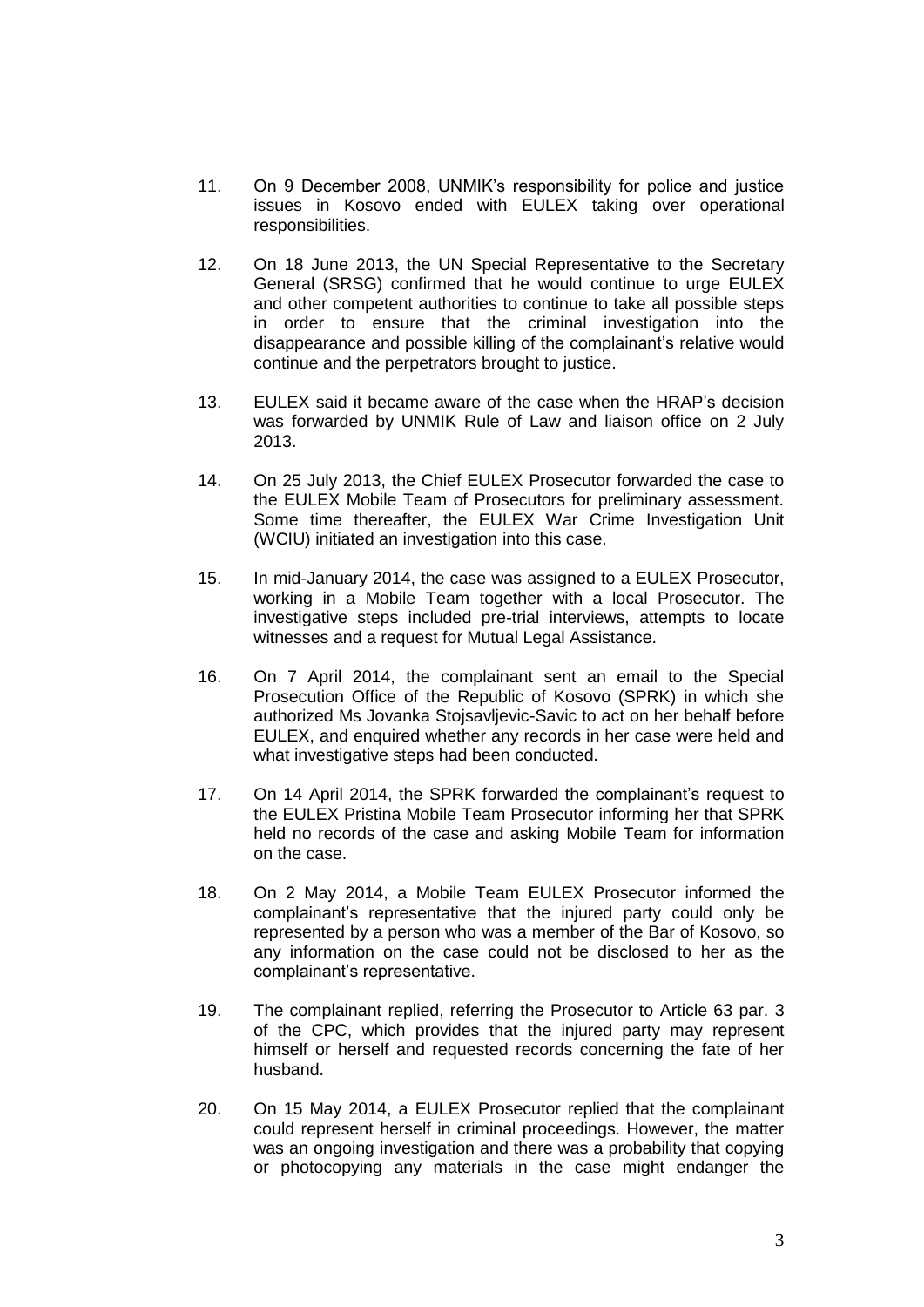purpose of the investigation. On that basis, it was suggested that EULEX could not disclose any information to her.

- 21. On 19 May 2014, the complainant again requested the EULEX Prosecutor to provide details on investigative measures undertaken. The complainant indicates that she has received no reply to that further inquiry.
- 22. On 24 May 2014, the EULEX Prosecutor became aware that the Special Investigative Task Force (SITF) had requested information on the case from the War Crime Investigation Unit. On 25 May 2015, the SITF confirmed that they were investigating the case. The investigation by the Mobile Team was therefore closed.
- 23. It is apparent from information before the Panel that the SITF has been investigating the disappearance of the complainant's husband since March 2013 and was in regular contact with her, meeting her three times over the period of two years.
- 24. In his submissions of 27 October 2015 the HoM informed the Panel that, since the criminal investigation is currently pending, no detailed information about the investigative measures can be given. This is due, he explained, to the sensitive nature, confidentiality and integrity of the investigation as well as the security of the witnesses. The SITF has nevertheless informed that an International Legal Assistance request had been made. The SITF also indicated that the complainant had been informed about the current state of the investigation and future investigative steps to be taken.

# **II. COMPLAINTS**

25. The complainant refers to two particular fundamental rights that are reflected in the following provisions of the European Convention on Human Rights (the Convention): Article 2 of the under its procedural head, which provides for an obligation to investigate cases of suspicious deaths; Article 3 Convention with regard to suffering the unknown fate of their relatives caused the complainants. The nature of the complaint also pertains to guarantees provided under Article 8 (right to respect for private and family life) and Article 13 (right to an effective remedy) of the Convention.

### **III. RELEVANT APPLICABLE LAW**

#### **Joint Action**

*COUNCIL JOINT ACTION 2008/124/CFSP of 4 February 2008 on the European Union Rule of Law Mission in Kosovo, EULEX KOSOVO*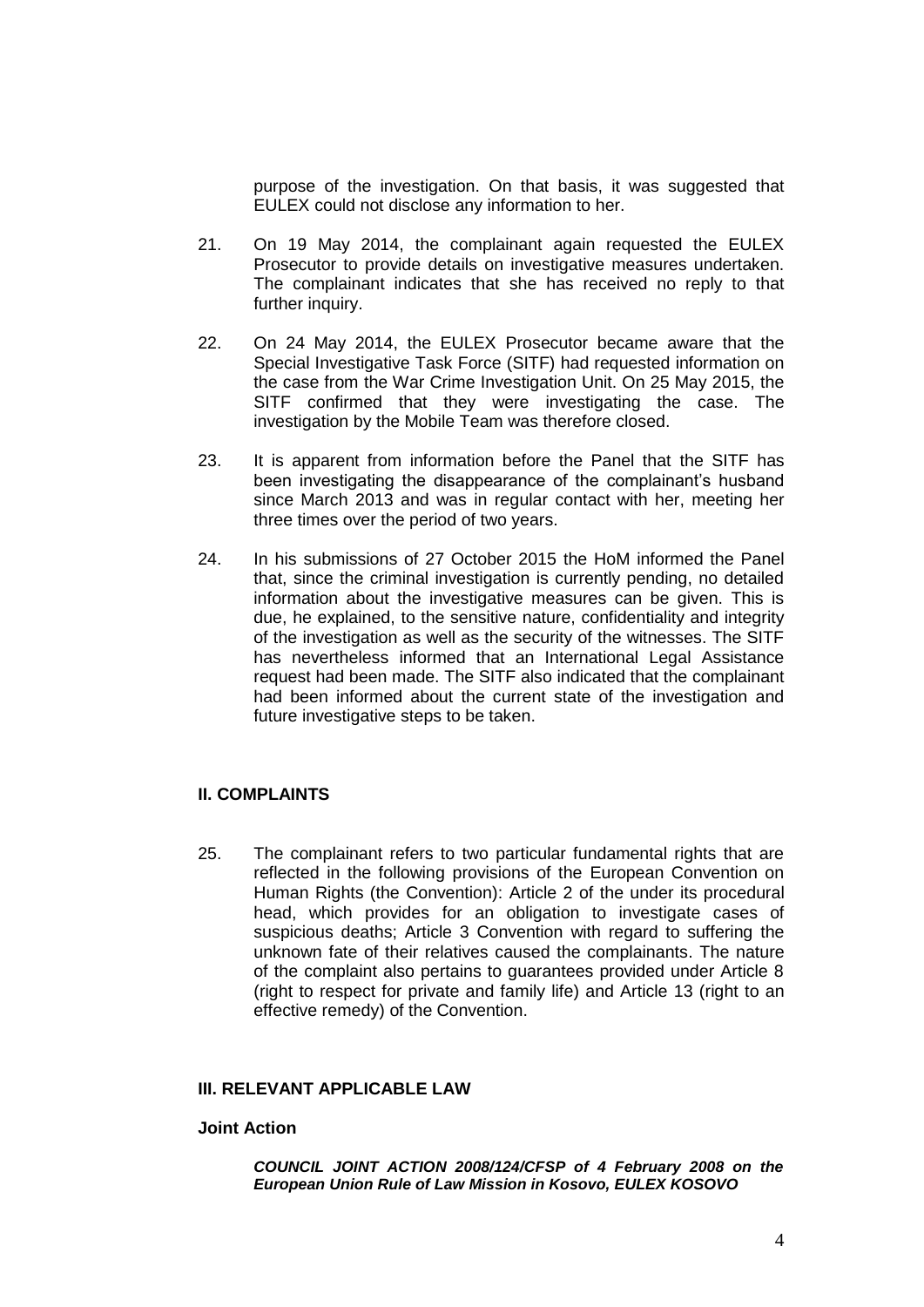#### **Article 2 Mission Statement**

EULEX KOSOVO shall assist the Kosovo institutions, judicial authorities and law enforcement agencies in their progress towards sustainability and accountability and in further developing and strengthening an independent multi-ethnic justice system and multi-ethnic police and customs service, ensuring that these institutions are free from political interference and adhering to internationally recognised standards and European best practices.

#### **Article 3 Tasks**

In order to fulfil the Mission Statement set out in Article 2, EULEX KOSOVO shall:

(…)

(h) assume other responsibilities, independently or in support of the competent Kosovo authorities, to ensure the maintenance and promotion of the rule of law, public order and security, in consultation with the relevant Council agencies; and

#### **Law on Jurisdiction**

*Law No. 03/L-053 on the Jurisdiction, Case Selection and Case Allocation of EULEX Judges and Prosecutors in Kosovo (as applicable until 7 May 2014)*

#### **Article 3 Jurisdiction and competences of EULEX judges for criminal proceedings**

#### $(\ldots)$

3.3. Before the commencement of the relevant stage of the proceeding, upon petition of the EULEX Prosecutor assigned to the case or working in the mixed team identified in Articles 9 and 10 of this law, or upon petition of any of the parties to the proceeding, or upon a written request of the President of the competent court or of the General Session 5 of the Supreme Court of Kosovo where the provisions related to the disqualification of a judge or lay judge foreseen by the PCPCK (Article 40-44 of the PCPCK) are not applicable, the President of the Assembly of EULEX Judges will have the authority, for any reason when this is considered necessary to ensure the proper administration of justice, to assign EULEX judges to the respective stage of a criminal proceeding, according to the modalities on case selection and case allocation developed by the Assembly of the EULEX Judges and in compliance with this law, for the following crimes, when the investigation or prosecution is not conducted by the SPRK:

(…)

h) violating equal status of residents of Kosovo (Art. 158, PCCK)

#### **Article 12 Authority of EULEX prosecutors in case of unwillingness or inability of Kosovo Public Prosecutors**

12.1. At any stage of any criminal proceeding, if a Kosovo Public Prosecutor is unwilling or unable to perform his or her duties and this unwillingness or inability might endanger the proper investigation or prosecution of a criminal offence, or whenever there is a grounded suspicion of attempts made to influence the investigation or prosecution of a criminal offence, the Chief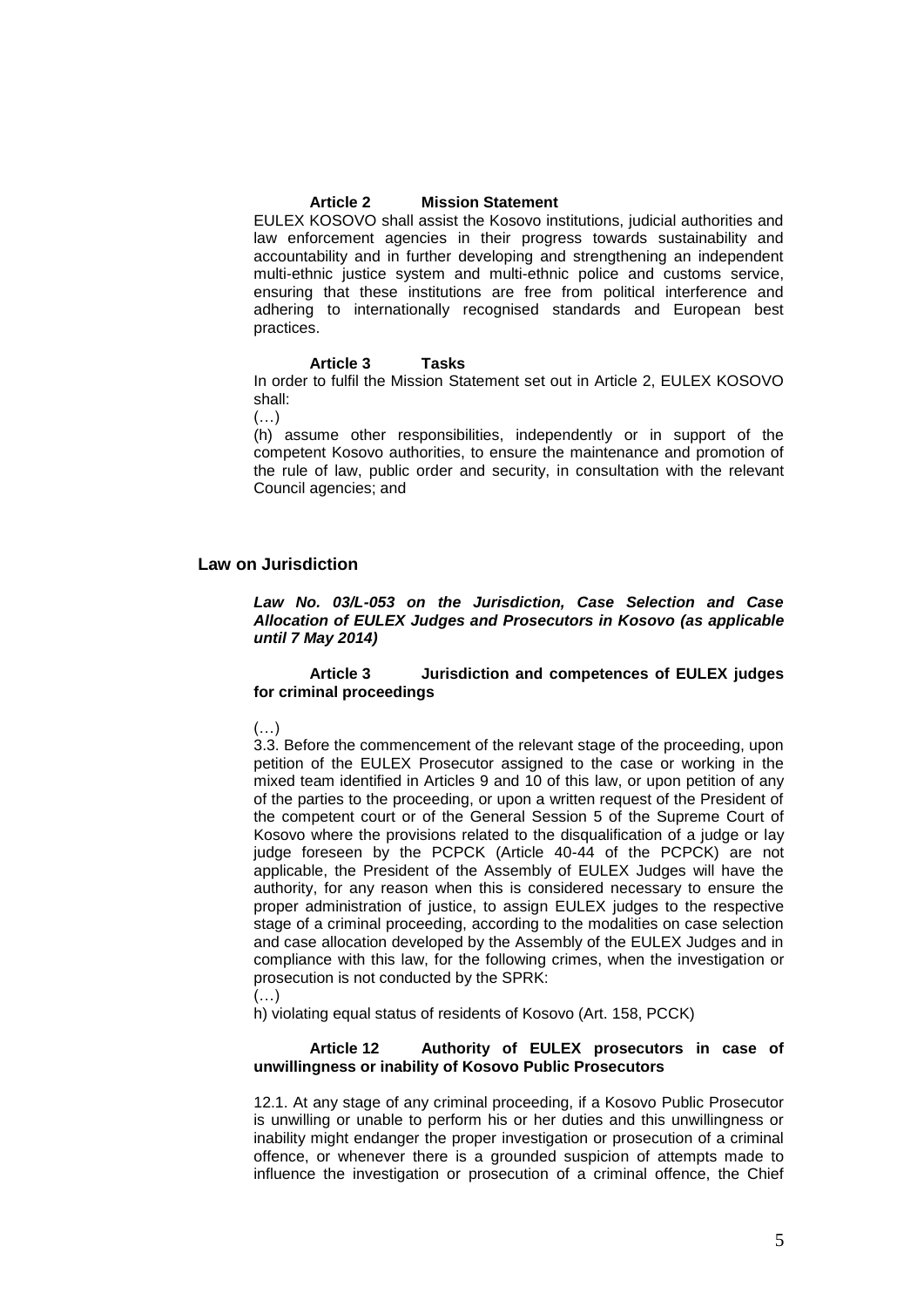EULEX Prosecutor will have the authority to request the Chief Prosecutor of the competent office to assign the case a) to another Kosovo Public Prosecutor working within the same prosecution office, b) or to any EULEX prosecutor who will take the responsibility over the relevant investigation or prosecution.

12.2. If the Chief Prosecutor of the competent office rejects the request of the Chief EULEX Prosecutor, the Chief EULEX Prosecutor will inform the Chief Public Prosecutor of Kosovo and they will find a joint decision which will be respected by the Chief Prosecutor of the competent office.

12.3. In urgent situations, or when the delay might affect the conduct or the result of the investigation, prosecution or the fairness of the proceeding, the Chief EULEX prosecutor will be entitled to undertake any urgent procedural activity or to assign any EULEX prosecutor or Kosovo Public Prosecutor to the case for such purpose.

#### *Law No. 04/L-273 on Amending and Supplementing the Laws Related to the Mandate of the European Union Rule of Law Mission in the Republic of Kosovo*

**Article 3 Amending and Supplementing the Law No. 03/L-053 on Jurisdiction, Case Selection and Case Allocation of EULEX Judges and Prosecutors in Kosovo**

**…..**

3. After Article 1 of the basic Law, a new article 1.A is added with the following text:

Article 1.A Ongoing cases

For purpose of this law an ongoing case means:

1. Cases for which the decision to initiate investigations has been filed before 15 April 2014 by EULEX prosecutors in accordance with the law;

2. Cases that are assigned to EULEX judges before 15 April 2014.

…..

9. Article 7 of the basic Law is reworded as following:

Article 7 General authority and competences of EULEX prosecutors

7.1. EULEX prosecutors will have the authority and responsibility to perform their functions, including the authority to conduct criminal investigations as stipulated in Article 2.1 of this Law, unless foreseen different by this Law.

7.2. The EULEX prosecutors will be competent to investigate and prosecute the crimes that fall under the competence of the SPRK in accordance with the law on SPRK.

7.3. EULEX prosecutors are integrated into Kosovo Prosecutorial system and will discharge their functions in compliance with the applicable legislation in Kosovo.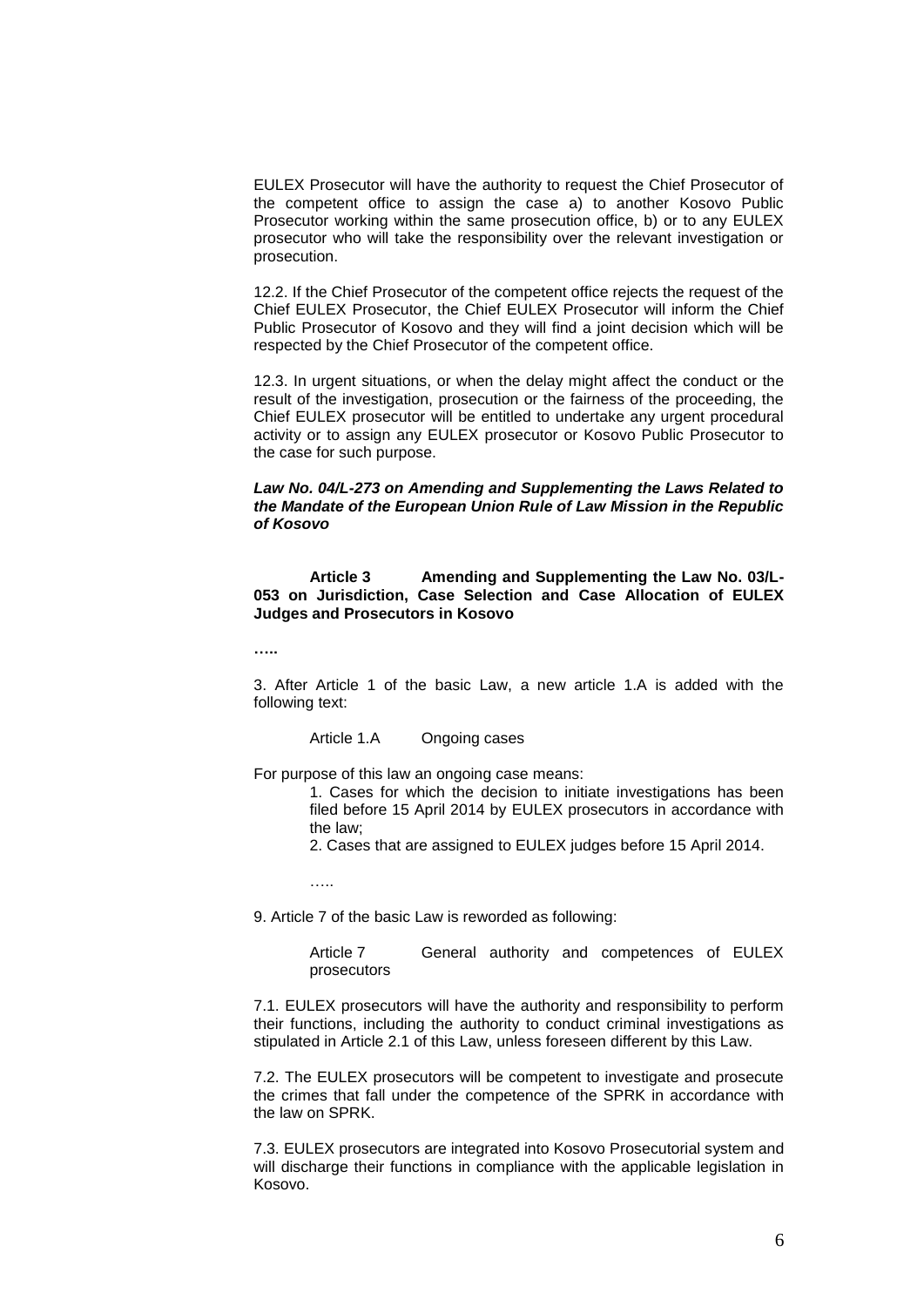7.4. Cases conducted by EULEX prosecutors as stipulated in Article 2.1 of this Law will continue to be managed in accordance with relevant provisions of the Law No. 03/L-053 on Jurisdiction, Case Selection and Case Allocation of EULEX Judges and Prosecutors in Kosovo (2008) and Law on SPRK (2008).

7.5. EULEX KOSOVO will appoint prosecutors to assist in the implementation, according to the agreement, of the EU-facilitated Dialogue between Kosovo and Serbia.

7.6. In carrying out their functions, EULEX prosecutors will closely consult and coordinate their activities with the Chief Prosecutor in charge of the office, where they are assigned.

7.7. As provided for in Law on Ratification of the International Agreement Between the Republic of Kosovo and the European Union on the European Union Rule of Law Mission in Kosovo (April 2014), EULEX Prosecutors working within the SITF shall have all the competency and autonomy necessary to continue the SITF investigation and to pursue any resultant criminal proceedings independently without interference or interruption. Paragraph 7.6 does not apply to EULEX Prosecutors working within SITF.

10. After Article 7 of the basic Law, two new Articles 7.A and 7.B are added with the following text:

> Article 7.A Authority of EULEX prosecutors in extraordinary circumstances

In extraordinary circumstances a case will be assigned to a EULEX prosecutor by a joint decision of the Chief State Prosecutor and EULEX KOSOVO competent authority.

#### *Law No. 03/L-052 on Special Prosecution Office of the Republic of Kosovo*

Article 5 Exclusive competence of the SPRK

5.1 The SPRK will have exclusive competence to investigate and prosecute the following crimes, also in the forms of attempt, and the various forms of collaboration to the crimes of:

e) crimes Against Humanity (Art. 117, PCCK);

f) war Crimes in Grave Breach of the Geneva Conventions (Art. 118, PCCK), War Crimes in Serious Violation of Laws and Customs Applicable in International Armed Conflict (Art. 119, PCCK), War Crimes in Serious Violation of Article 3 Common to the Geneva Conventions (Art. 120, PCCK), War Crimes in Serious Violation of Laws and Customs Applicable in Armed Conflict not of an International Character (Art. 121, PCCK);

n) organized Crime (Art. 274, PCCK), Intimidation during Criminal Proceedings for Organized Crime (Art. 310, PCCK);

……

…

…..

Article 9 Subsidiary competence of the SPRK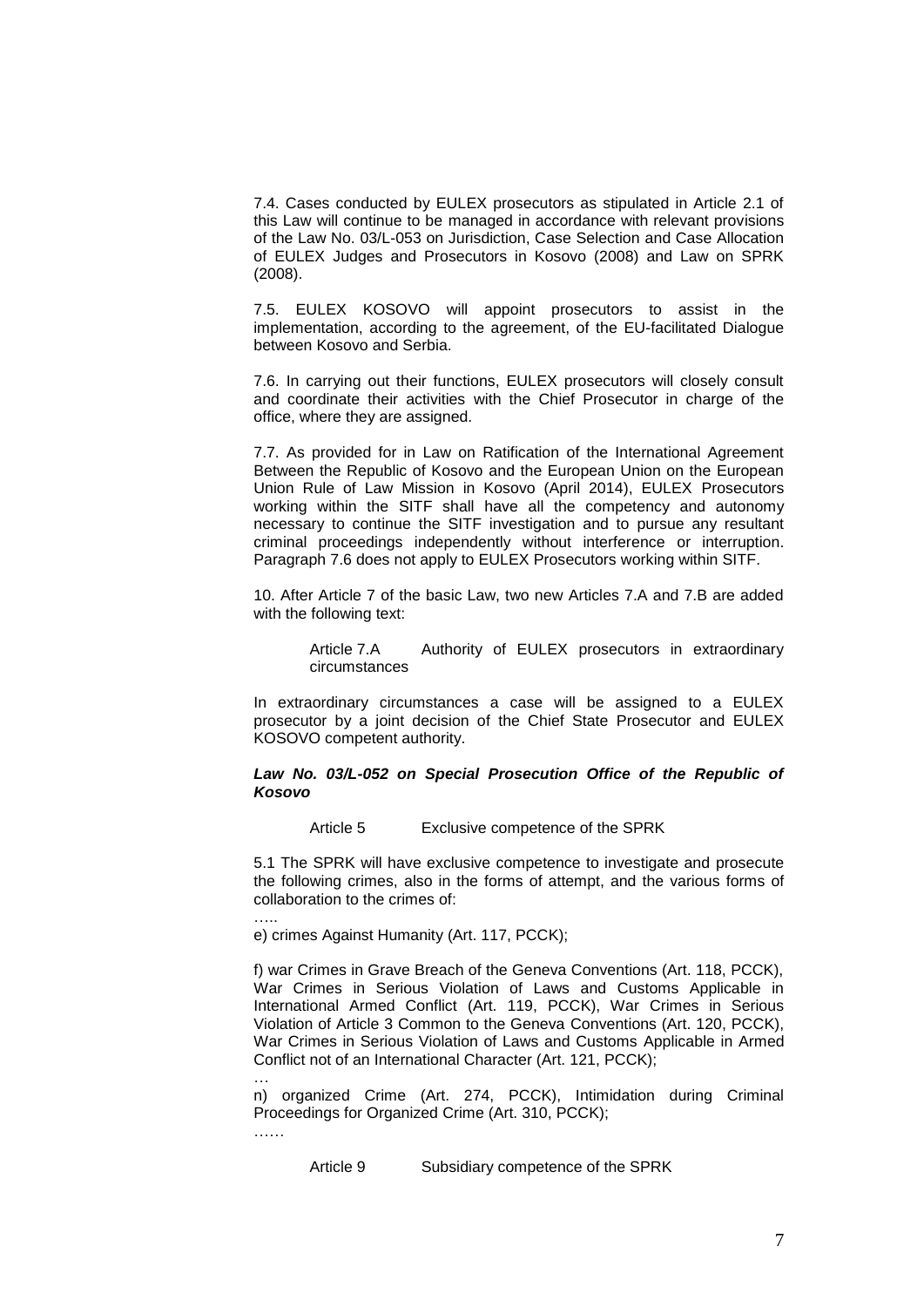9.1 The SPRK will have subsidiary competence, according to the modalities set forth in Article 10 of this Law, to investigate and prosecute the following crimes, also in the form of attempt, and the various forms of collaboration to the crimes of:

……. b) inciting National, Racial, Religious or Ethnic Hatred, Discord or Intolerance (Art. 115,

PCCK);

h) murder (Art. 146, PCCK), Aggravated Murder (Art. 147, PCCK); i) hostage Taking (Art. 143, PCCK); j) violating equal status of residents of Kosovo (Art. 158, PCCK); k) kidnapping (Art. 159, PCCK); …….

Article 15.A SITF Provisions

1. As provided for in Law on Ratification of the International Agreement Between the Republic of Kosovo and the European Union on the European Union Rule of Law Mission in Kosovo (April 2014), within the SPRK, the Special Investigative Task Force (SITF) shall operate as a separate, independent investigative and prosecutorial function with all necessary powers and autonomy to do so.

2. The SITF shall not be subject to the direction or supervision of either the Chief Prosecutor or Deputy Chief Prosecutor of the SPRK nor the general supervision of the Chief State Prosecutor.

3. The SITF Prosecutors and investigators shall have the powers of the EULEX Prosecutors and EULEX police as provided for in the Law No. 03/L-053 on Jurisdiction and Competencies of EULEX Judges and Prosecutors in Kosovo.

26. The Special Investigative Task Force (SITF) was set up in 2011 to conduct an independent criminal investigation into allegations of war crimes and organised crime contained in the Council of Europe (CoE) report of January 2011 by Senator Dick Marty entitled: "Inhuman treatment of people and illicit trafficking in human organs in Kosovo" (the CoE report). In September and October 2011, the European Union Political and Security Committee amended the EULEX Operational Plan to provide for the establishment of the SITF as a separate entity but within the Mission framework. A prosecutor assigned to the SITF is therefore formally also a EULEX prosecutor. OPLAN provides that the SITF will operate partially from Brussels but with staff also in Kosovo. Regrettably, the OPLAN is not publically available. What is known, however, from publically available sources is that the mandate of the SITF is to investigate and, if warranted, prosecute individuals for crimes alleged in the CoE report. The SITF is an autonomous entity that derives its jurisdiction and legal authority from the European Union Council Decision establishing the EU Rule of Law Mission in Kosovo (EULEX). Hence, the SITF operates within the Kosovo justice system and in accordance with the applicable law in Kosovo. On 10 May 2012, the Albanian Parliament unanimously adopted a law on cooperation with the SITF. The law is framed to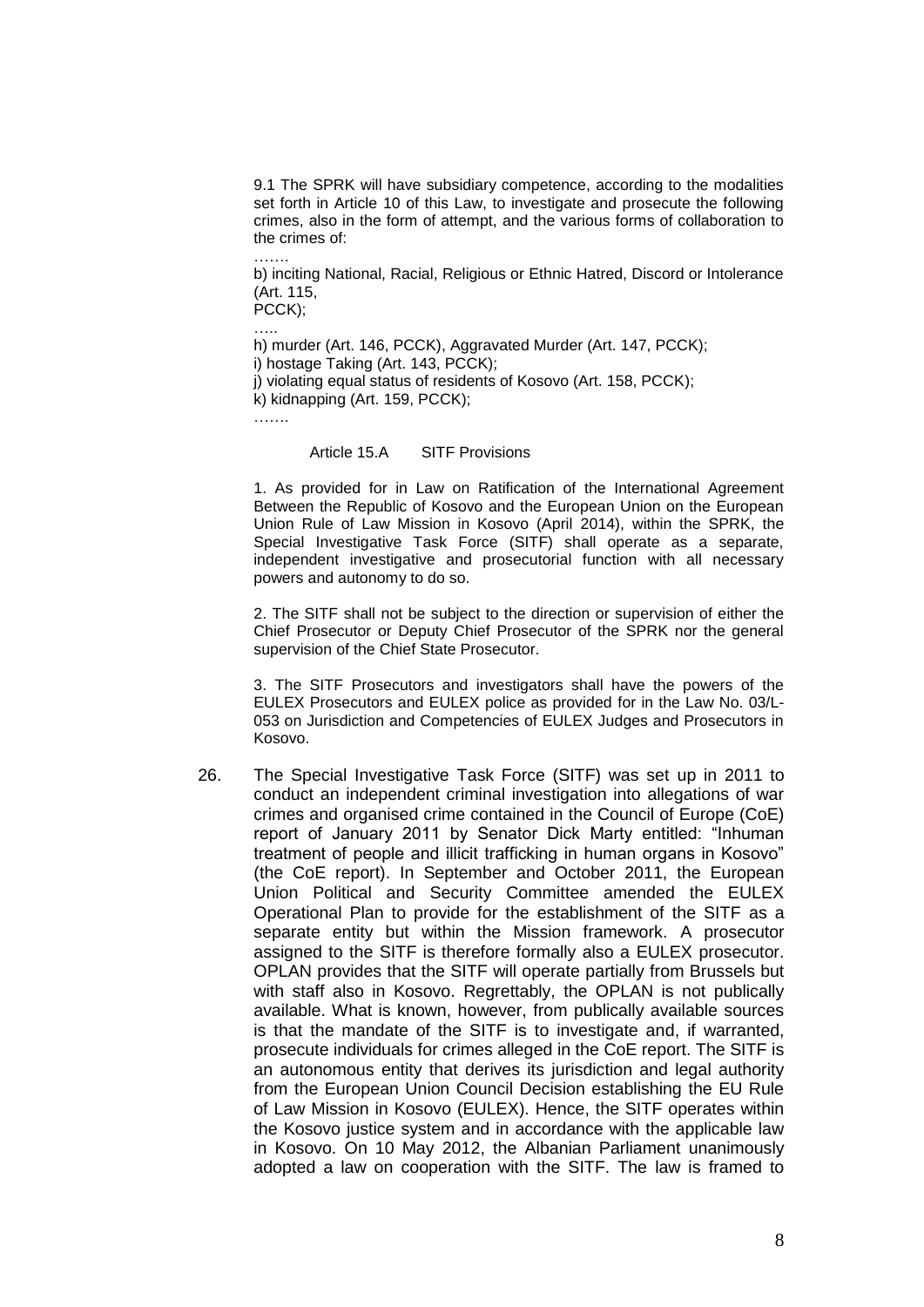allow the SITF to autonomously conduct investigative activities on Albanian territory, where CoE Rapporteur Dick Marty believes most of the alleged crimes took place. The SITF has also reached agreements in principle for cooperation frameworks with other states and organisations relevant to the investigation.

# **THE LAW**

27. As discussed above, the complaint alleges that EULEX infringed Articles 2, 3, 8 and 13 of the Convention.

### **Submissions by the parties**

- 28. In his submissions, the Head of Mission stated that the EULEX Prosecutors became aware of the case in 2013 when the decision of HRAP regarding this case was forwarded to the Mission.
- 29. Shortly thereafter, an investigation was initiated by the War Crime Investigation Unit of EULEX.
- 30. In June 2014, an investigation into this case was opened by the SITF. As mentioned above, in para. 24, the HoM informed the Panel that, he could not provide detailed information about the investigative measures taken by the SITF.
- 31. Regarding the issue of admissibility of the complaint, the HoM submitted that the Panel was only competent to examine alleged violations of human rights by EULEX. Therefore, all complaints concerning actions or inactions of the Government of the United Kingdom, KFOR, UNMIK or Kosovo authorities fall outside its competence and should be rejected as inadmissible.
- 32. The HoM acknowledged, however, that actions of the EULEX Prosecutors before the initiation of judicial proceedings fall in principle within the Panel's jurisdiction.
- 33. The HoM also submitted that the Panel was not competent to examine complaints on alleged violations of human rights which occurred before 9 December 2009. The complainant's husband disappeared in 1999. On that basis, the HoM relied on the Panel's holding in *Thaqi against EULEX* case (no. 2010-02) to suggest that there was no "genuine connection" between his disappearance and the Panel's jurisdiction. The HoM acknowledged that the initial investigation, the recording of events and contact details of witnesses were not without flaws. He added, however, that EULEX could not be held responsible for these nor for the failure to investigate the case which had been dormant for several years. On that basis, he suggests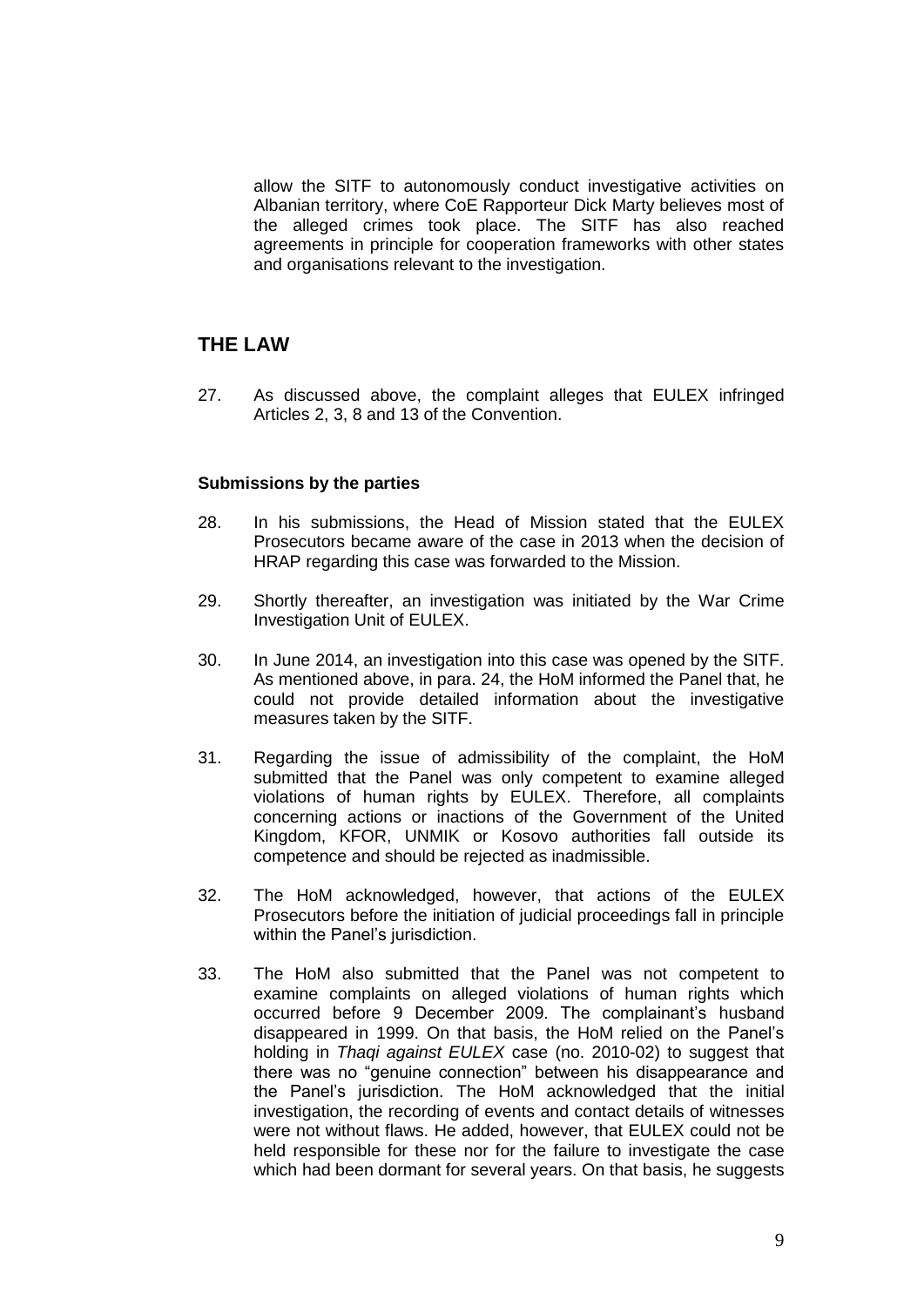that the "genuine connection" between the disappearance and 9 December 2009 as the starting point of the Panel's temporal jurisdiction is lacking in the present case.

- 34. The HoM concluded that the failure to investigate the disappearance of the complainant's husband as well as her consequent suffering are not attributable to EULEX and that no violation of the complainant's rights were attributable to the Mission.
- 35. In her reply to the HoM observations, the complainant reiterated her submissions detailed in the application form lodged on 11 June 2014. She also submitted that it was apparent from the Statement of the SITF Chief Prosecutor that the SITF has concluded its investigation sufficiently to raise charges against certain senior officials of the KLA. Yet, the meeting they held with the complainant provided her with no details of the investigation that had been undertaken in respect of her husband's abduction, the outcome of that part of the SITF investigation and what further steps would be taken to enable her to know the truth about her husband's fate. In her opinion, that attitude violated her rights.
- 36. The complainant maintained that HoM's submissions concerning investigative steps undertaken by EULEX were an incomplete and inadequate response. In particular, she points to what she considers to be the lack of transparency about the investigation and lack of information she received as to the next steps in the process.
- 37. The complainant rebutted the HoM's assertion that she indicated her satisfaction with the way that the SITF was pursuing the investigation, as she had not been informed of the measures being undertaken by the SITF and therefore could not comment on them. She acknowledged the concerns raised regarding witness protection and protection of the SITF staff, but in her opinion EULEX/SITF could and should find a mechanism for communicating their investigative activities in a manner that did not continue to violate her rights.
- 38. Moreover, she submitted that the ongoing failure to provide an effective remedy for the systemic failings and violations over a period of almost sixteen years violated Article 13 of the Convention and Article 47 of the Charter of Fundamental Freedoms (right to an effective remedy and a fair trial).

# **The Panel's assessment**

*Mandate of the Panel (Rule 25 § 1 of the Rules of Procedure) and inherent limitations placed on the Mission regarding the protection of human rights* 

39. As a matter of substantive law, the Panel is empowered to apply human rights instruments as reflected in the EULEX Accountability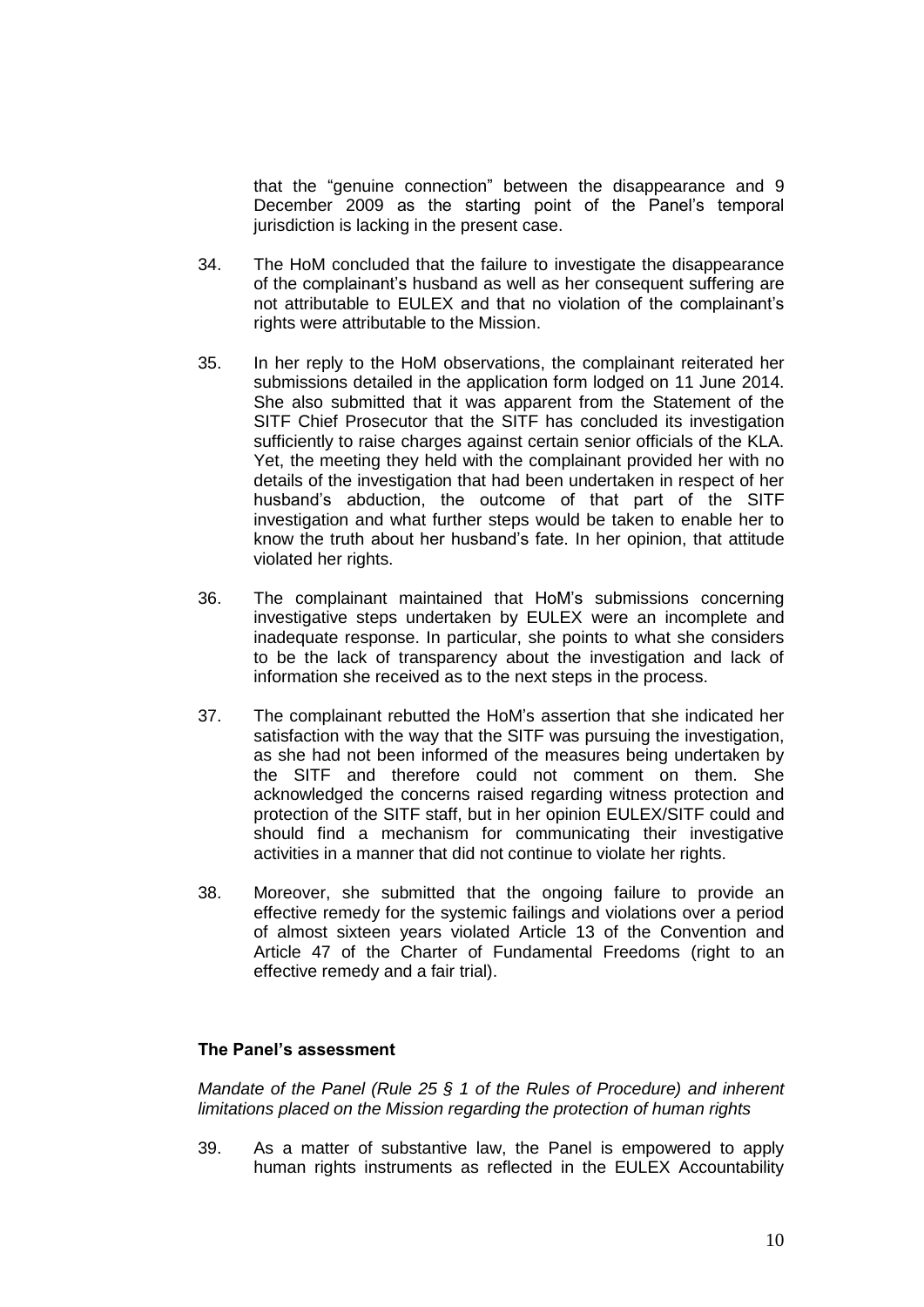Concept of 29 October 2009 on the establishment of the Human Rights Review Panel. Of particular importance to the work of the Panel are the European Convention on the Protection of Human Rights and Fundamental Freedoms and the International Covenant on Civil and Political Rights, which set out minimum standards for the protection of human rights to be guaranteed by public authorities in all democratic legal systems.

- 40. Before considering the complaint on its merits, the Panel has to decide whether to accept the complaints, taking into account the admissibility criteria set out in Rule 29 of its Rules of Procedure.
- 41. According to Rule 25, paragraph 1, the Panel can only examine complaints relating to the human rights violations by EULEX Kosovo in the conduct of its executive mandate.
- 42. The Panel has already established that the actions of the EULEX Prosecutors and police are part of the executive mandate of the EULEX Kosovo and therefore fall within the ambit of the Panel's mandate (see, for instance, *K to T against EULEX*, cases nos 2013- 05 to 2013-14, 21 April 2015, § 43; *Krlić against EULEX*, no. 2012-21, 26 August 2014, § 23; *Y against EULEX*, no. 2011-28, 15 November 2012, § 35).
- 43. The Panel has already had occasion to note that the EULEX mission is not a State and that its ability to guarantee the effective protection of human rights cannot be compared in all relevant respects to what may be expected of a State (see the Panel's decision in *A,B,C,D against EULEX* nos 2012-09 to 2012-12, 20 June 2013, § 50*; K to T against EULEX*, quoted above, § 53; compare also HRAP decision in cases nos 248/09, 250/09 and 251/09, 25 April 2013, § 35).
- 44. The Panel also takes notice of the difficulties necessarily involved in the investigation of crimes in a post-conflict society such as Kosovo (see *Palić v. Bosnia and Herzegovina*, no. 4704/04, 15 February 2011, § 70; HRAP decision in cases nos 248/09, 250/09 and 251/09, quoted above, §§ 44 and 62 et seq.). Those difficulties should not, however, serve to camouflage or explain investigative shortcomings that are not in any meaningful manner connected to this particular sort of challenges. The Panel will, therefore, evaluate in each case whether a particular investigative step that was normally open would have been rendered impractical by reasons associated with postconflict circumstances independent of those conducting the investigation.
- 45. Expectations placed upon EULEX's ability to investigate and resolve complex criminal matters should therefore be realistic and not place upon the mission a disproportionate burden that its mandate and resources is not able to meet (see HRAP decision in cases nos 248/09, 250/09 and 251/09, quoted above, §§ 70-71). In each case, the Panel is therefore expected to review whether there were concrete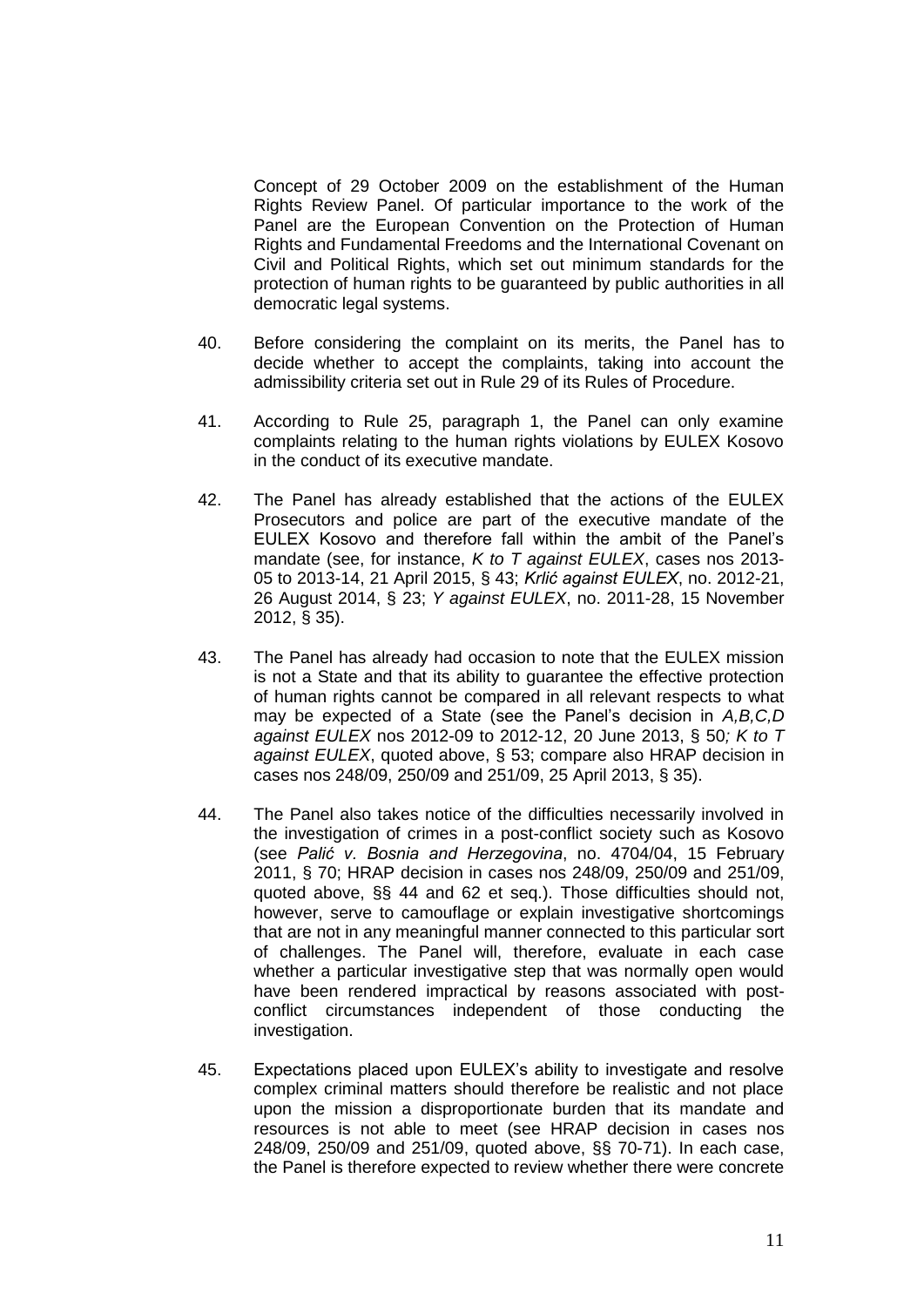and real obstacles that might have undermined the possibility for EULEX to conduct a prompt and effective investigation of a case. Such an evaluation is not intended to justify operational shortcomings unrelated to concrete and demonstrable challenges.

- 46. In every case, in particular a case of this seriousness, the investigative authorities are expected to act with reasonable promptness and expeditiousness and to invest resources commensurate with the necessity and possibility of resolving the case. Whilst no investigative authorities may be expected to resolve all cases brought before it, it is expected to act with such diligence, promptness and effectiveness as reflect the gravity of the matter being investigated (see *Varnava and Others v. Turkey* [GC], § 191, ECHR 2009; *Palić v. Bosnia and Herzegovina*, quoted above, § 63). A strict commitment and attachment to those standards is particularly important for a rule of law mission that is intended to serve as example of society's commitment to ending impunity and building into it a sense of accountability for serious violation of rights. Any standard short of this would risk creating a sense of acquiescence with impunity and disregard for victims' search for justice and accountability (HRAP decision in cases nos 248/09, 250/09 and 251/09, quoted above, § 80).
- 47. In the present context, there can be little argument that investigating the fate of the disappeared – regardless of religion or ethnicity – must be and must remain an operational priority for EULEX as a Rule of Law Mission for which it must be provided with adequate resources.

### *Sufficient temporal connection with the underlying conduct – The Panel's competence ratione temporis*

- 48. As noted above, the HoM submits that the Panel lacks jurisdiction *ratione temporis* over this case absent a sufficient temporal connection between the underlying conduct and the filing of the complaint with the Panel. The Panel disagrees.
- 49. First, the complaint pertains, not to the actual killing or disappearance of the complainant's husband but to what the complainant says is an ongoing failure to fully and effectively investigative this case. In that sense, the complaint pertains to alleged violations of the procedural, as opposed to substantive limbs of Articles 2 and 3 (in addition to violations of Articles 8 and 13 of the Convention), which, in her view, are ongoing and continuous.
- 50. Secondly, the Panel notes that the complainant never desisted from pursuing her claim. For that purpose, she solicited every and all authorities (domestic and international, including UNMIK, the British Government, various branches of EULEX), which she thought could help her obtain information about this matter. The fact that a succession of authorities followed each other in investigating this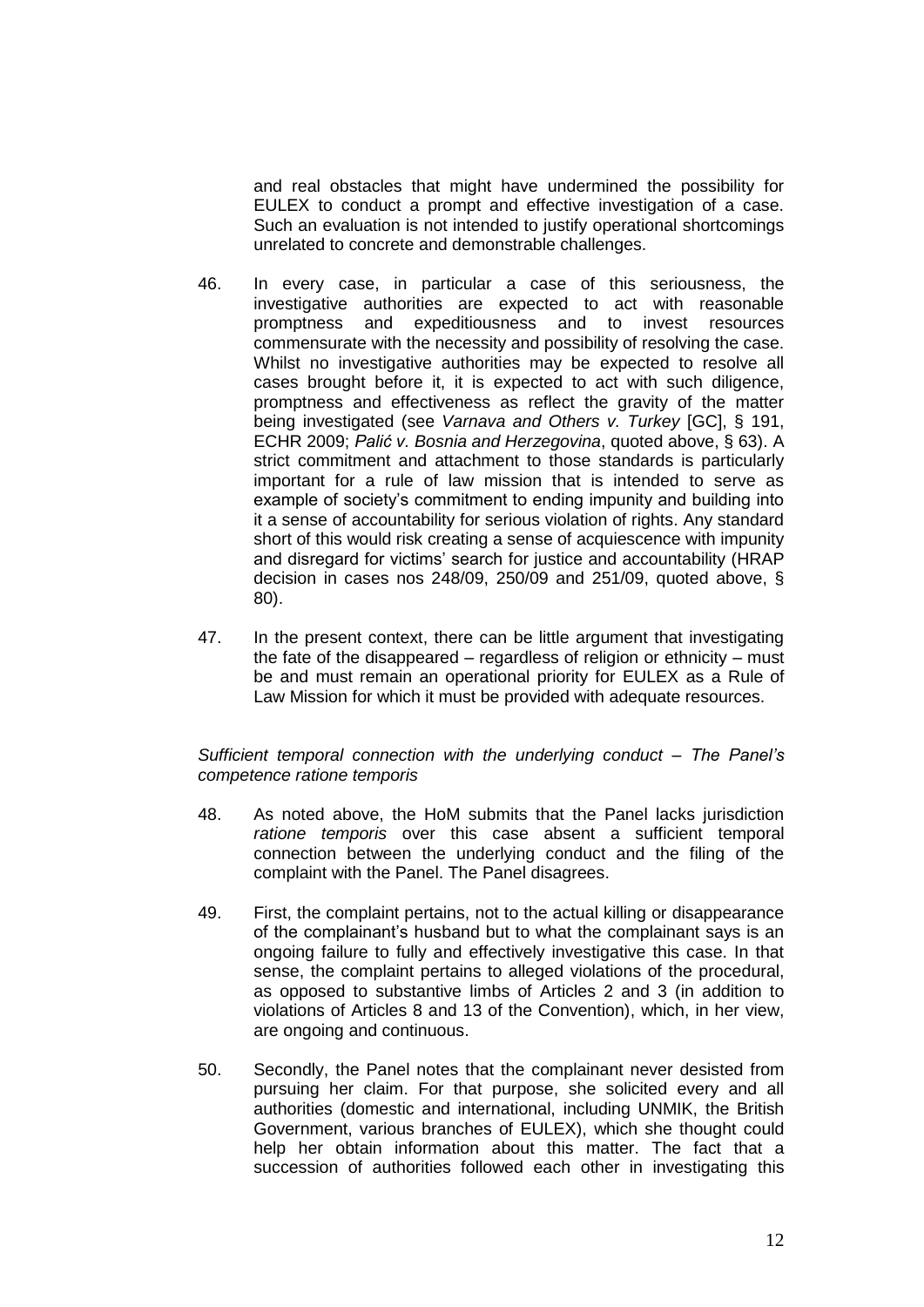matter, not always with great clarity as regard their respective responsibilities, cannot fairly be laid at her door.

- 51. Thirdly, the Panel notes that EULEX has been and continues to be involved (through the SITF) in the investigation of this matter. Such conduct indisputably comes within the competence, *ratione temporis*, of the Panel. For the purpose of guaranteeing the effective protection of the complainant's rights, this period cannot meaningfully be separated from the investigation that has been conducted up to this point (compare *Thaqi against EULEX*, no. 2010-02, 14 September 2011, §§ 85-89).
- 52. Based on the above, the Panel is of the view that it has jurisdiction *ratione temporis* over this case as there exists a "genuine connection" between the alleged violation of the complainant's rights and the Panel's jurisdiction (*Thaqi against EULEX* case, quoted above, §§ 85- 89).

*The Panel's competence ratione materiae*

- 53. The HoM does not appear to dispute that the Panel would have competence *ratione materiae* over this matter.
- 54. This is already apparent from the fact the Mission's Prosecutors have been involved in the investigation of this case. This is apparent also from the fact that such acts might constitute war crimes or an ethnicbased crime over which the EULEX Prosecutors have competence (Articles 5 and 9 of the Law No. 03/L-052 on Special Prosecution Office of the Republic of Kosovo).
- 55. The Mission's executive involvement and, therefore, the Panel's own competence, over the matter is also apparent from the United Nations' indication that it would urge EULEX "and other competent authorities" to continue to take all possible steps in order to ensure that the criminal investigation into the disappearance and killing of the complainant's family member. This clearly demonstrates the understanding of the HRAP and that of the United Nations that EULEX was indeed competent to deal with this particular case (see the Special Representative to the Secretary General decision of 18 June 2013 in L.O. case before the HRAP).
- 56. Furthermore, the Panel notes that the HoM does not dispute that the complainant as close relative of the disappeared is competent and has standing before the Panel to seek a remedy for what she regards as the violation of her rights.

*Investigation prior to the involvement of SITF into this case*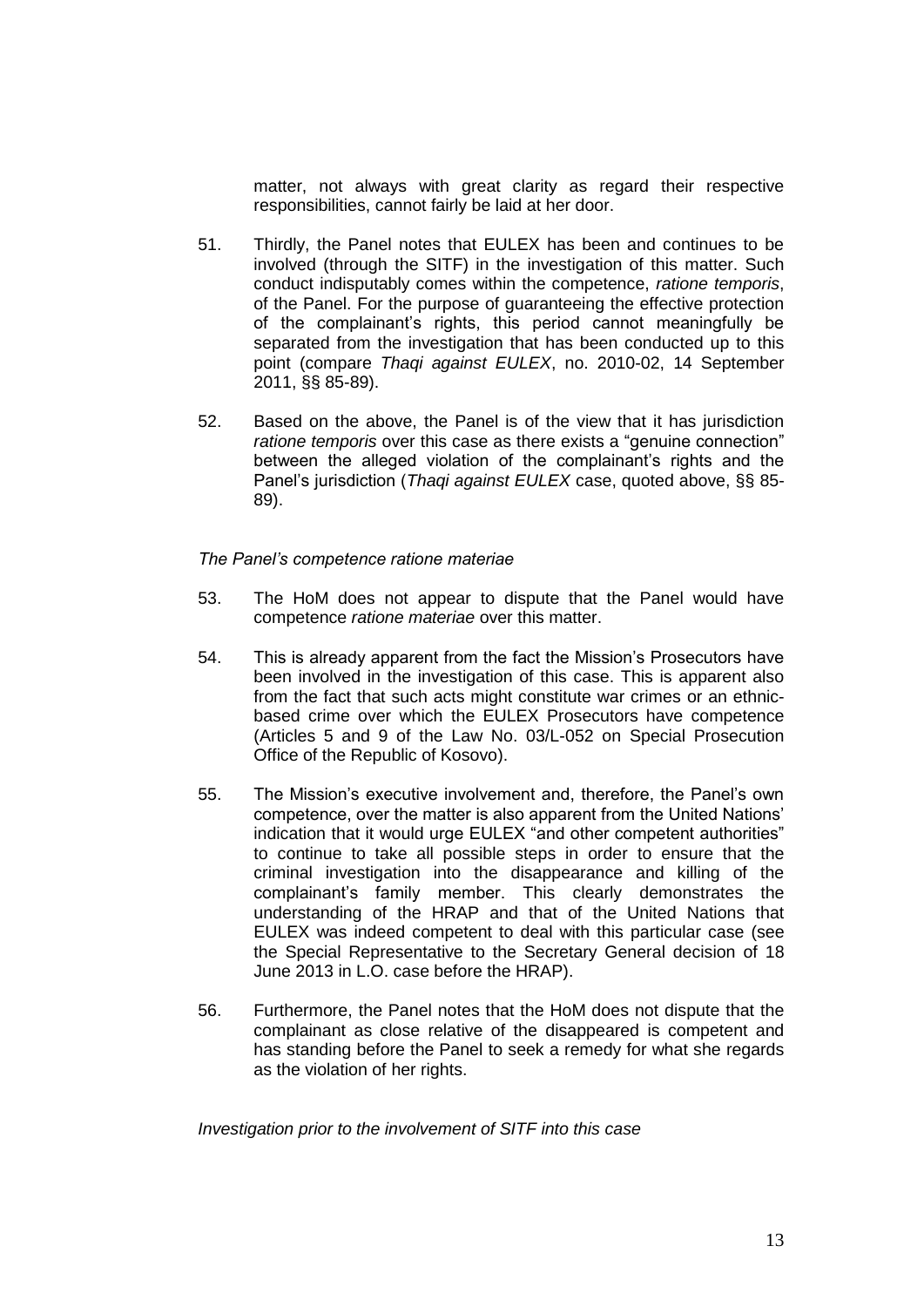- 57. The Panel will consider the complaint in relation to two separate phases: first, prior to the SITF "taking over" the responsibility to investigate this case; secondly, after the SITF had informed the Mission that it would investigate this case.
- 58. Concerning the first period (pre-SITF), the Panel notes the HoM's submissions that a number of steps were taken to investigate this case. The information provided by the HoM regarding these is not such as to enable the Panel to verify the nature and extent of those efforts.
- 59. The Panel notes that investigative steps must be commensurate in nature with the gravity of the alleged violation *(Varnava and Others v. Turkey* [GC], quoted above, § 191; *Palić v. Bosnia and Herzegovina*, quoted above, § 63). In this case, the alleged violation could not be any more serious. One could therefore have expected the Mission to involve significant resources (in personnel, time and resources) into this case. The Panel has not received any indication that this was the case and draws the necessary inferences from the absence of such information.
- 60. From the information made available, the Panel notes that there is no indication that witness statements were taken by the EULEX Prosecutors or that any credible forensic investigation was conducted by the Mission. Nor does the Panel have any indication of the lines of investigation that were pursued in this case or what efforts were made to identify suspects. No information was provided to the Panel to suggest that the EULEX Prosecutors had contacted potential sources of information (as, for instance, the British Government). Nor were statements apparently taken from the complainant, her daughter or any other close relative who might have had information of value to the investigation. There was apparently only one direct verbal contact between the complainant and the Mission, which also appears to have reacted only when prompted to do so by the complainant. Such a record is not such as to guarantee the procedural protection guaranteed by Article 2 and 3 of the Convention. It may also be said to have negatively affected the complainant's enjoyment of her rights under Article 8 and 13 of the Convention.
- 61. The Panel notes, furthermore, that the Mission's response to the complainant's efforts appear to have been far from adequate. Her many efforts resulted only in her receiving the bare minimum amount of information and only when she pressed for answers. Little that is apparent to the Panel was done to keep her involved in or abreast of the process.
- 62. The Panel must also underline the importance that investigative authorities should attach to the manner in which they communicate with victims of rights violations or their close relatives. In that regard, the suggestion by the EULEX Prosecutor that the complainant could not be represented in this matter and tone in which this was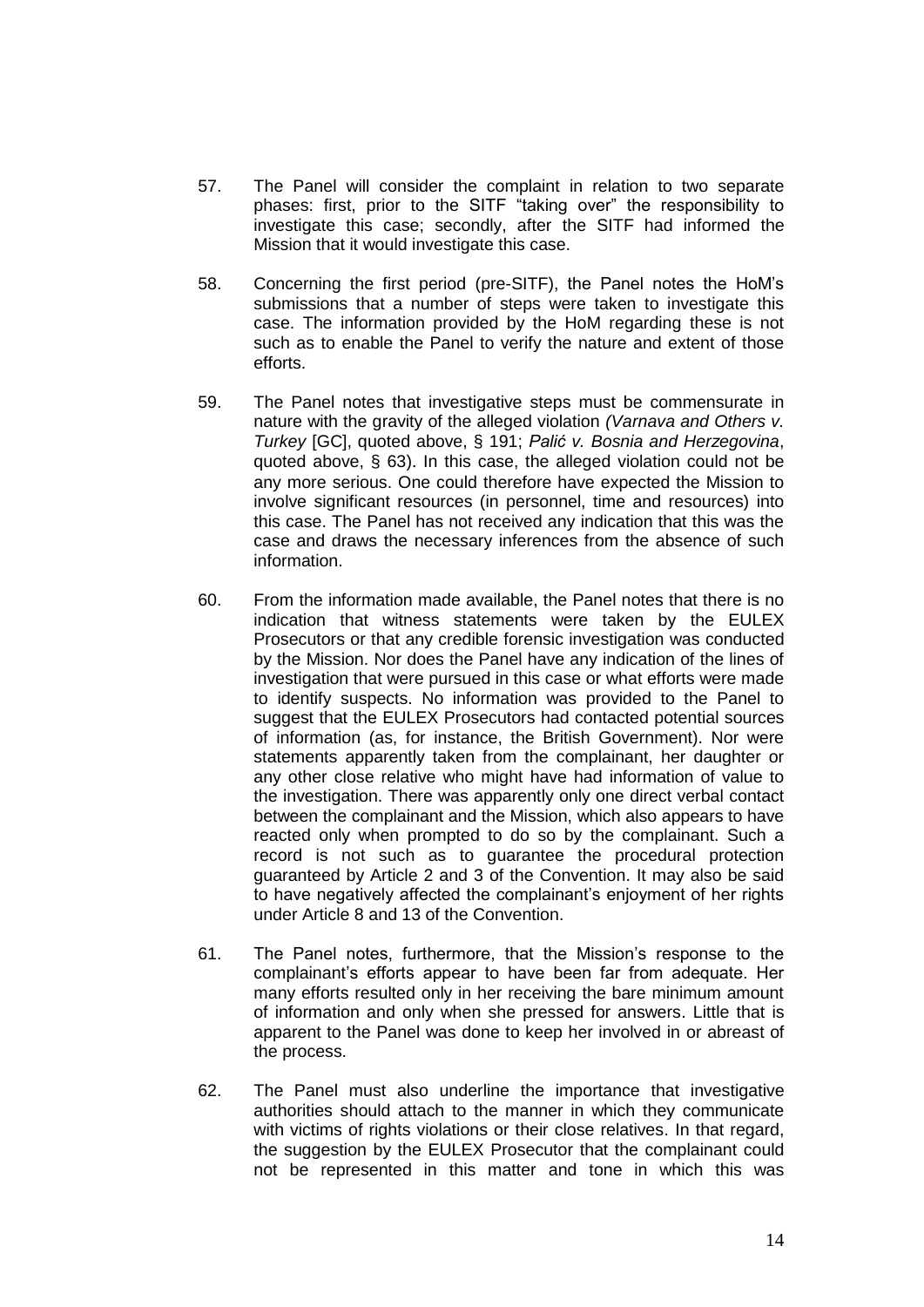communicated to the complainant is particularly unfortunate. The communication in question not only reflected a lack of tact. It was also incorrect from the legal point of view. The Panel need not decide whether Article 63(1) of the CPC was indeed applicable to this matter. In any case, paragraph 2 of that provision would have provided a sufficient legal basis for the Prosecutor to regard the complainant's representative as having been validly empowered to represent her. In the alternative, the EULEX Prosecutor could have treated the request as having been made by the complainant herself pursuant to Article 63(3) CPC. Furthermore, the text of that provision expressly provides that a victim "may" be represented so that the Code does not treat representation as a necessary condition (as is also evident from paragraph 3 of that provision). Furthermore, when performing their function, EULEX officials are at all times required to ensure that they act in a manner consistent with the effective protection of human rights. The EULEX Prosecutor's narrow and, ultimately, erroneous reading of Article 63 CPC did not meet that standard.

- 63. The Panel notes, finally, that EULEX's competence and responsibility to investigate crimes falling within its mandate is not conditioned by the actions of an injured party. In a case such as the present one, EULEX is responsible to act *proprio motu* with a view to ensuring that the disappearance is being diligently, promptly and effectively investigated. Accordingly, a rejection of the complainant's requests for information in no way affected the Mission's *proprio motu* obligations to guarantee the effectiveness of the complainant's fundamental rights (see, among many other authorities, *Ahmet Özkan and Others v. Turkey*, no. 21689/93, § 310, 6 April 2004; *Isayeva v. Russia*, no. 57950/00, § 210, 24 February 2005).
- 64. In those circumstances, the letter of the EULEX Prosecutor of 2 May 2014 provides further evidence that the rights of the complainant were not fully and effectively guaranteed by EULEX – in particular as concern her right to have access to a remedy pursuant to Article 13 of the Convention.
- 65. Based on the above, the Panel finds, on the basis of the information provided, that EULEX's investigative efforts were insufficient and inadequate to guarantee the effective protection of the complainant's rights under Articles 2, 3 (procedural limbs), 8 and 13.

*Post-SITF period – The status of SITF vis-à-vis EULEX mission* 

- 66. The Panel now turns to consider the situation once the SITF had notified the Mission that it was investigating this case.
- 67. As a preliminary matter, the Panel notes the lack of transparency and clarity that affects the legal regime under which the SITF operates. Whilst the Panel need not deal with this aspect of the matter in depth, it wishes to underline the general importance of transparency to the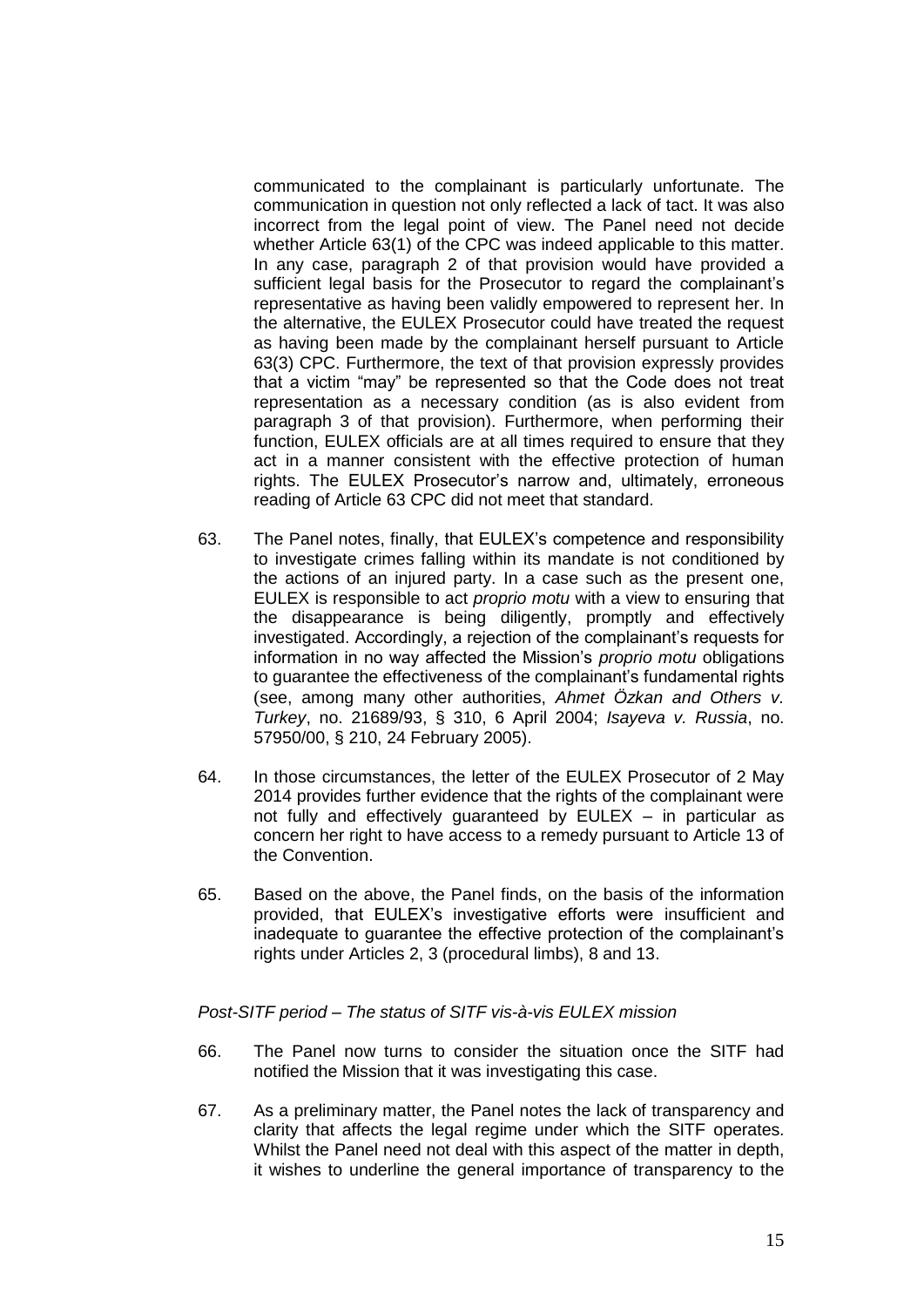legitimacy and credibility of any investigative, prosecutorial or judicial enterprise.

- 68. The Panel is more particularly concerned by two issues that are of relevance to the effective fulfilment of its responsibilities in the present case. The first pertains to the status of the SITF within the EULEX mission and, in particular, whether they answer to the HoM. The second issue pertains to the question of whether the SITF enjoys some sort of primacy or exclusivity over cases that it opts to investigate.
- 69. Concerning the first issue and as noted above, the SITF is formally part of the Mission. As such, its activities come in principle within the competence of the Panel. The lack of transparency concerning its mandate, its legal basis and its institutional relationship to the rest of the Mission makes any review of its activities almost impossible for the Panel. The HoM's inability to provide more information in that regard leave the Panel with little alternatives but to draw certain inferences from this lack of information (*Al Nashiri v. Poland*, no. 28761/11, judgment of 24 July 2014, § 375; *Shamayev and Others v. Georgia and Russia*, no. 36378/02, § 503, ECHR 2005‑III).
- 70. Concerning the second issue, the Panel has not been provided with any legal basis that would give the SITF primacy over the EULEX Prosecutors. Nor has the Panel received any indication of a legal text that would permit the EULEX Prosecutors to abandon an investigation if and when they have been notified of the SITF's intentions to investigate this case.
- 71. Whilst the involvement of the SITF may ultimately assist the complainant's search for answers and justice, the Panel is of the view that, up to the present point, the involvement of the SITF has not demonstrably contributed to securing effective protection for her rights. Absent clearer and more detailed information about the SITF's actions and contribution to investigating this case, the Panel must draw the necessary inference that the complainant's rights have been and continue to be violated. This is true, in particular, of her (procedural) rights under Articles 2 and 3 of the Convention as well as her rights to have access to a remedy and to the full enjoyment of her family rights (Article 13 and 8 of the Convention, respectively).

# *Confidentiality of sensitive criminal investigations and the protection of rights of victims*

72. The HoM has rightly referred to the importance and need to guarantee a sufficient level of confidentiality to protect the integrity of ongoing investigative efforts. Confidentiality is warranted and particularly justified in a case such as the present one where the protection of witnesses and informants is paramount. In such a case, the Panel does not suggest that victims are entitled as a matter of right to the full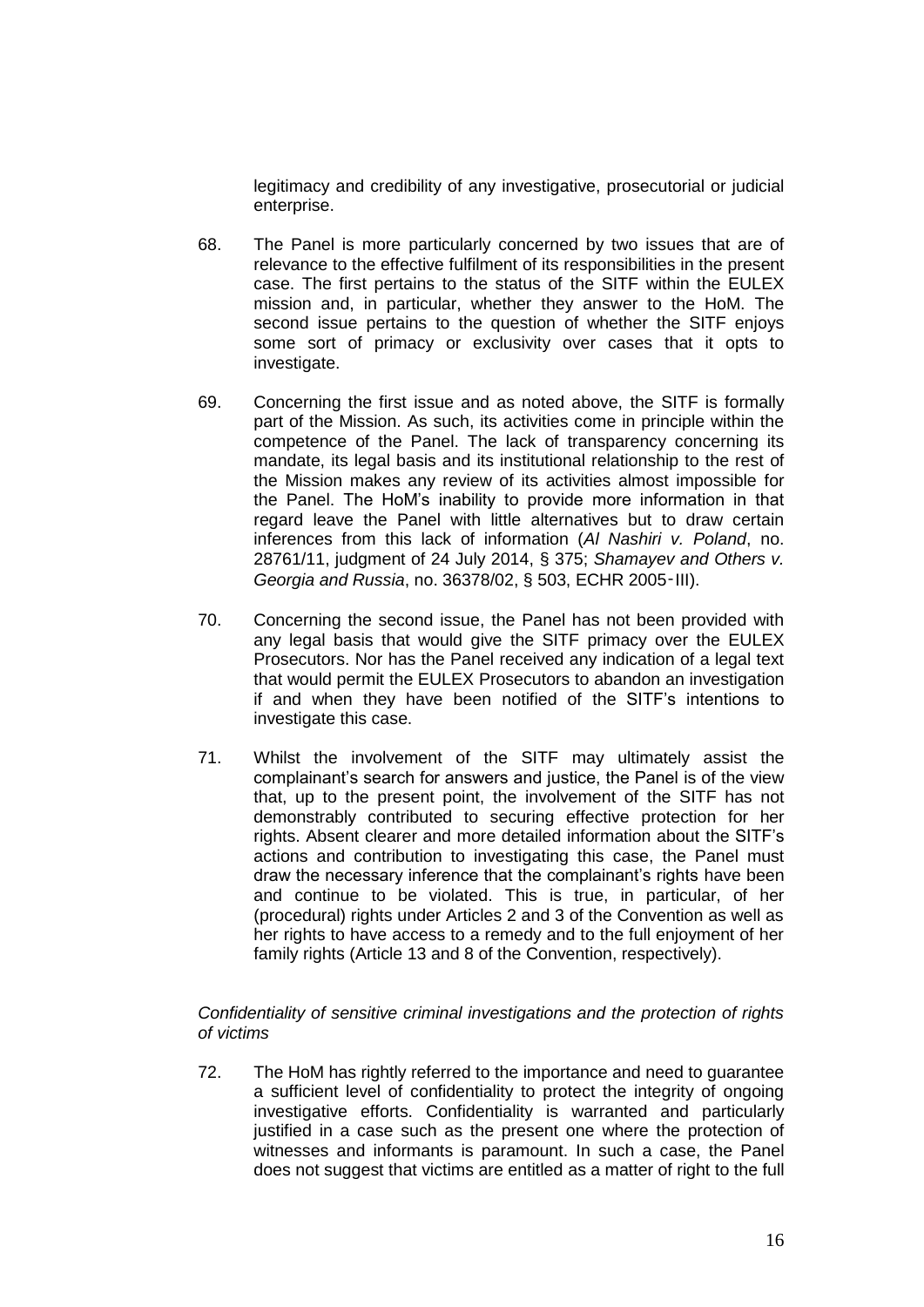or unrestricted disclosure of the entire investigative file nor to an exhaustive debriefing of the case.

- 73. The Panel notes, however, that as a matter of human rights law, victims of serious human rights violations, their close relatives as well as, to a lesser extent, the general public are entitled in principle to being sufficiently apprised of the tenor of an investigation (*Ahmet Özkan and Others v. Turkey*, cited above, §§ 311-314, 6 April 2004; *Isayeva v. Russia*, cited above, § 211-214; Al-Skeini and Others v. United Kingdom, no.55721/07, 7 July 2011, §167, ECHR 2011). This is intended to ensure both that the authorities act in all cases with the necessary diligence and care and with a view to ensure that the rights of victims are being duly accounted for. Whilst the line is one that is difficult to draw in the abstract, the information provided to those most directly concerned by the investigation must be such as to enable them to satisfy themselves that the matter is being duly and properly looked into and that all relevant and reasonable efforts are being made to establish the fate of their relative and identify those responsible for it.
- 74. Based on the available information, the Panel has come to the view that the Mission has failed to provide enough information to the complainant regarding this investigation and to do so in a manner and with the timeliness necessary and appropriate to the case. The Mission has not provided reasons justifying, for instance, that relatives could not have been regularly informed of advances in the investigation or why they could not be told, in general terms, what efforts were being made and how far the matter had progressed. Nor has the Mission explained its lack of activity in this matter nor its inability or failure to provide more information to the complainant. The Panel reiterates the importance that an investigative body is expected to act with a degree of activity in informing victim or close relatives of the victim and to show the necessary amount of care in dealing with the emotional distress that victims are likely to encounter when communicating with them. The conduct of the Mission in the present case falls short of that standard.

### **FOR THESE REASONS,**

The Panel, unanimously

### **DECLARES THE COMPLAINTS WITH REGARD TO ARTICLES 2 AND 3 (PROCEDURAL LIMBS) AND ARTICLES 8 AND 13 OF THE CONVENTION ADMISSIBLE,**

**FINDS A VIOLATION OF THOSE RIGHTS,** and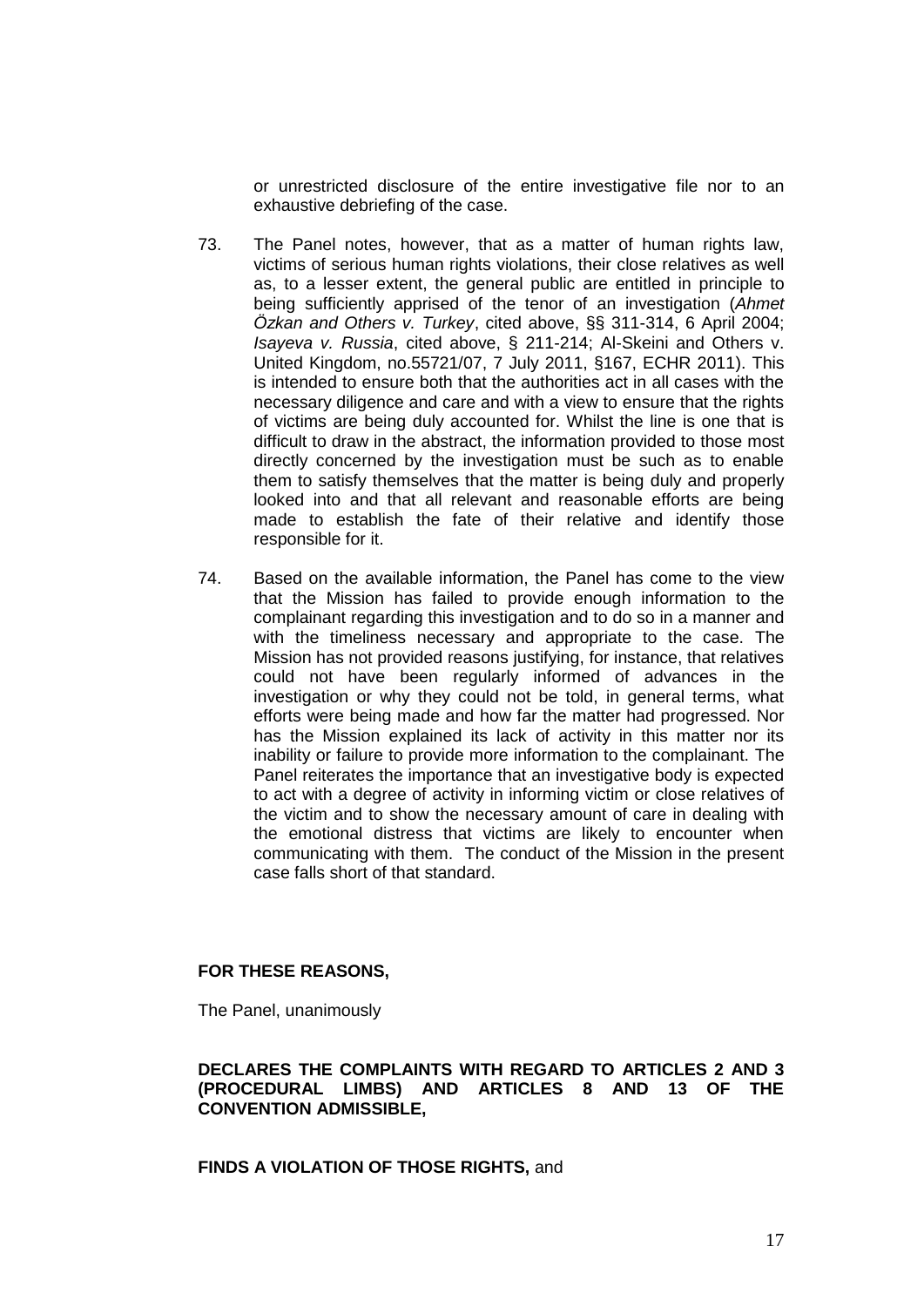**DECLARES** that in the light of its above findings of fact and law the Panel finds it appropriate to make recommendations to the HoM, and

### **RECOMMENDS THE FOLLOWING REMEDIAL ACTION**

- a. The HoM should make a declaration acknowledging that the circumstances of the case amounted to a breach of the complainant's rights attributable to the acts [and /or omissions] of EULEX in the performance of its executive mandate;
- b. The HoM should instruct all organs of the Mission who are in contact with alleged victims of rights violation (or their close relatives) to ensure that in all communications with them, they communicate with the necessary amount of expeditiousness, diligence and care necessary to account for the emotional distress of their interlocutor. If necessary, the HoM should consider adopting guidelines laying down in more details what this general instruction might imply in concrete circumstances.
- c. The HoM should ensure that all investigative bodies within the Mission (the SITF and the EULEX Prosecutors) have at their disposal the necessary resources and support to accomplish their mission effectively and in a manner consistent with the effective protection of human rights of all those involved. For that purpose, and if considered necessary, the HoM should request additional resources for these organs so that they may perform their functions promptly, diligently and effectively in all cases.
- d. The HoM should seek to clarify the relationship between the Mission and the SITF with a view to ensure the effective protection of rights and guarantee that whichever entity is in charge of the matter provides adequate and sufficient information to the complainant. If necessary, authorisation should be sought from the EU to make public the legal basis regulating the work of the SITF. This would also greatly contribute to bringing increased transparency and accountability to this mechanism.
- e. The HoM should impress upon the SITF and the States supporting its activities the importance of such cases being fully and effectively investigated and that wherever suspects are identified that they are being brought to justice promptly and fairly.
- f. The HoM should impress upon the competent officials of the SITF the importance and necessity to inform victims of the general aspects of their investigation so as to make them aware of their efforts and commitment to obtaining justice on their behalf.